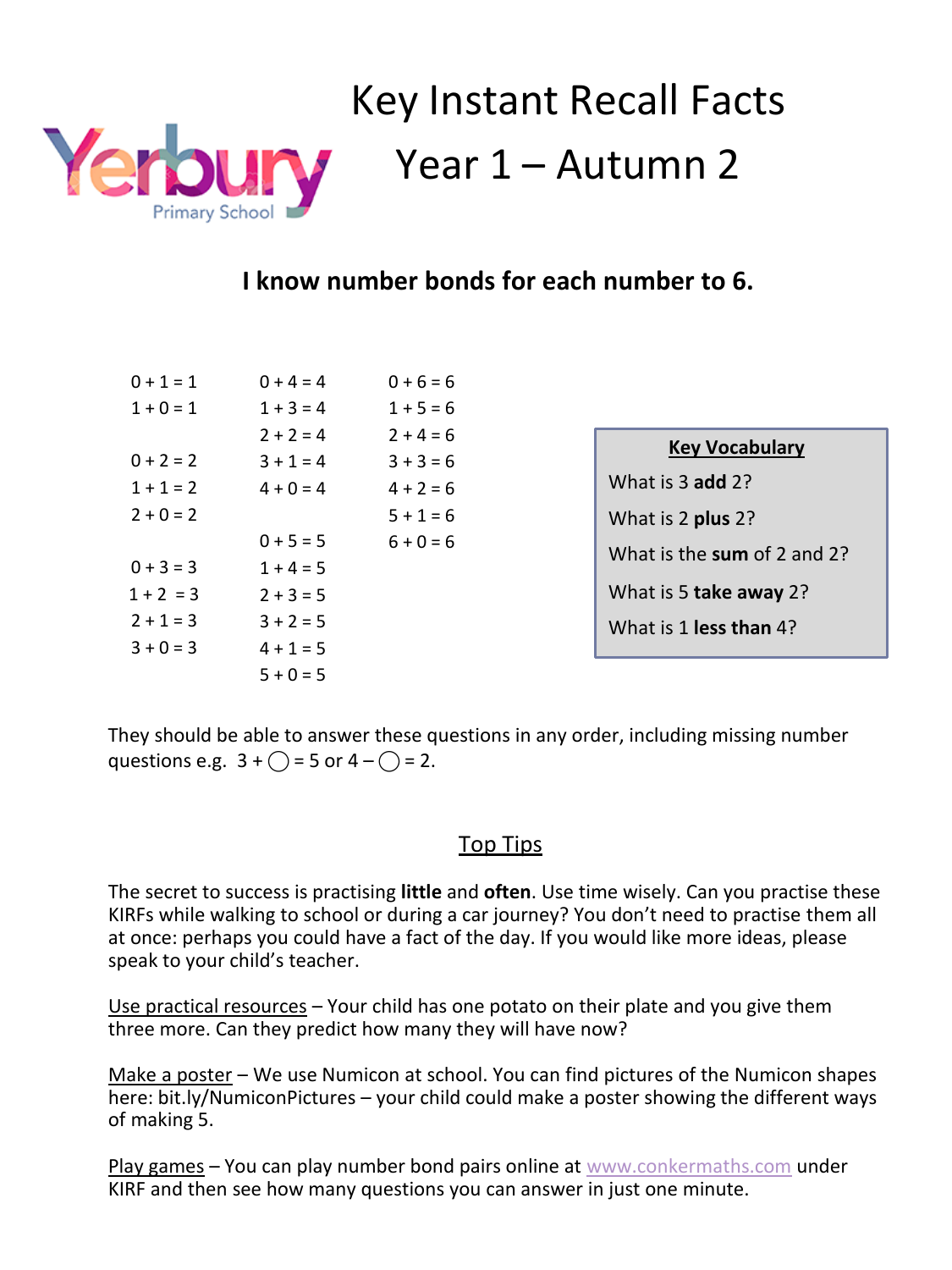

## **Key Instant Recall Facts – Year 1 Spring 1 I know doubles and halves of numbers to 10.**

| $0 + 0 = 0$    | $\frac{1}{2}$ of 0 = 0  |
|----------------|-------------------------|
| $1 + 1 = 1$    | $\frac{1}{2}$ of 2 = 1  |
| $2 + 2 = 4$    | $\frac{1}{2}$ of 4 = 2  |
| $3 + 3 = 6$    | $\frac{1}{2}$ of 6 = 3  |
| $4 + 4 = 8$    | $\frac{1}{2}$ of 8 = 4  |
| $5 + 5 = 10$   | $\frac{1}{2}$ of 10 = 5 |
| $6 + 6 = 12$   |                         |
| $7 + 7 = 14$   |                         |
| $8 + 8 = 16$   |                         |
| $9 + 9 = 18$   |                         |
| $10 + 10 = 20$ |                         |

#### **Key Vocabulary**

What is **double** 9? What is **half** of

#### Top Tips

The secret to success is practising **little** and **often**. Use time wisely. Can you practise these KIRFs while walking to school or during a car journey? You don't need to practise them all at once: perhaps you could have a fact of the day. If you would like more ideas, please speak to your child's teacher.

Ping Pong – In this game, the parent says, "Ping," and the child replies, "Pong." Then the parent says a number and the child doubles it. For a harder version, the adult can say, "Pong." The child replies, "Ping," and then halves the next number given.

Practise online - Go to www.conkermaths.com or search for 'Hit The Button' to see how many questions you can answer in the time limits.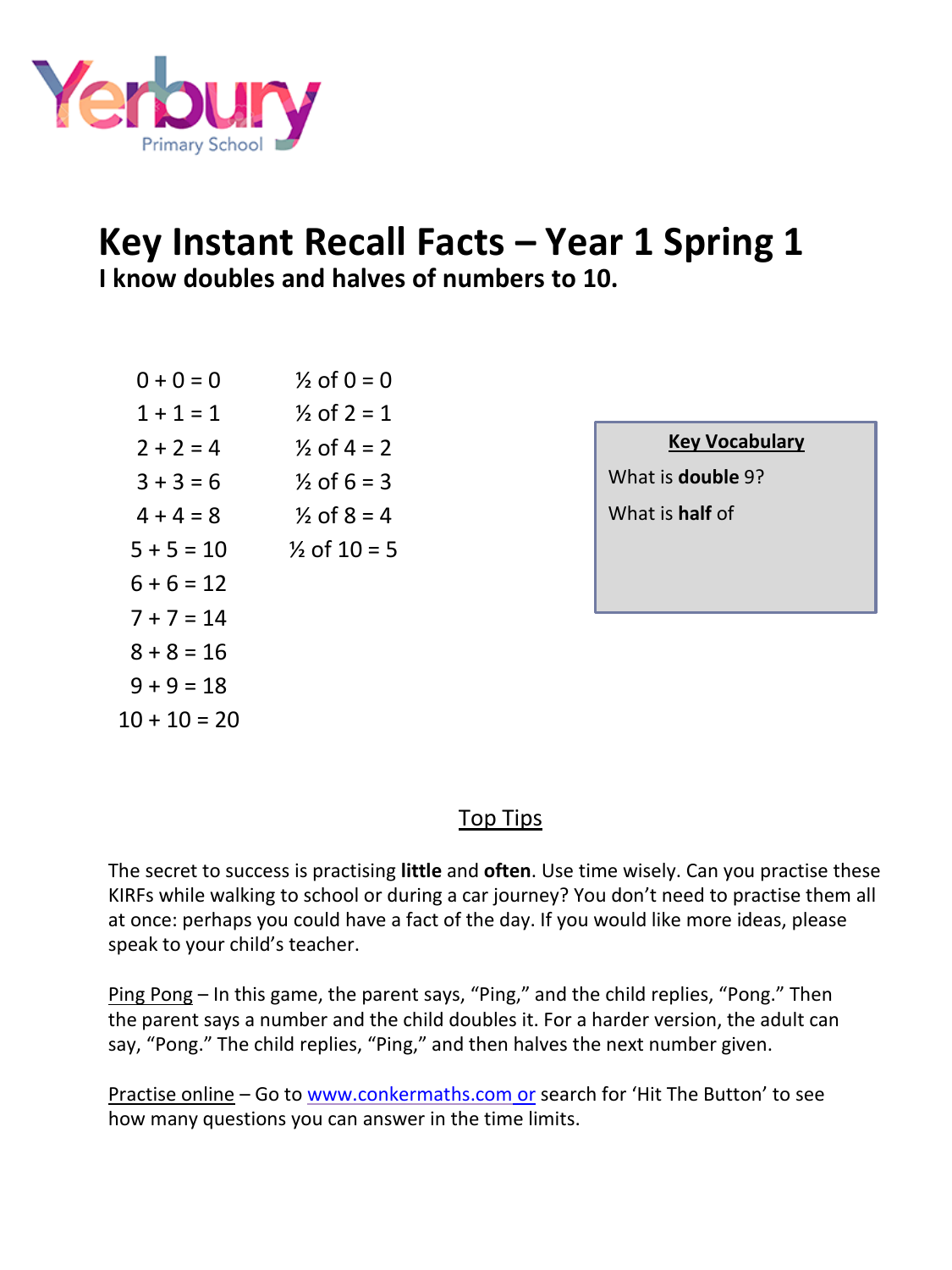

## **Key Instant Recall Facts – Year 1 Spring 2 I know number bonds to 10.**

| $0 + 10 = 10$ | $2 + 8 = 10$ | $4 + 6 = 10$ |                         |  |
|---------------|--------------|--------------|-------------------------|--|
| $10 + 0 = 10$ | $8 + 2 = 10$ | $6 + 4 = 10$ |                         |  |
| $10 - 10 = 0$ | $10 - 8 = 2$ | $10 - 6 = 4$ | <b>Key Vocabulary</b>   |  |
| $10 - 0 = 10$ | $10 - 2 = 8$ | $10 - 4 = 6$ |                         |  |
|               |              |              | 7 add what equals 10?   |  |
| $1 + 9 = 10$  | $3 + 7 = 10$ | $5 + 5 = 10$ | What is 6 plus 4?       |  |
| $9 + 1 = 10$  | $7 + 3 = 10$ | $10 - 5 = 5$ |                         |  |
| $10 - 9 = 1$  | $10 - 7 = 3$ |              | What is 10 take away 5? |  |
| $10 - 1 = 9$  | $10 - 3 = 7$ |              | What is 4 less than 10? |  |
|               |              |              |                         |  |

They should be able to answer these questions in any order, including missing number questions e.g.  $6 + \bigcirc = 10$  or  $10 - \bigcirc = 3$ .

#### Top Tips

The secret to success is practising **little** and **often**. Use time wisely. Can you practise these KIRFs while walking to school or during a car journey? You don't need to practise them all at once: perhaps you could have a fact of the day. If you would like more ideas, please speak to your child's teacher.

Use practical resources - Your child has one potato on their plate and you give them two more. Can they predict how many they will have now?

Make a poster – We use Numicon at school. You can find pictures of the Numicon shapes here: bit.ly/NumiconPictures – your child could make a poster showing the different ways of making 5.

Play games – You can play number bond pairs online at [www.conkermaths.com](http://www.conkermaths.com/) or [search for 'Hit the Button'](http://www.conkermaths.com/) then see how many questions you can answer in just one minute.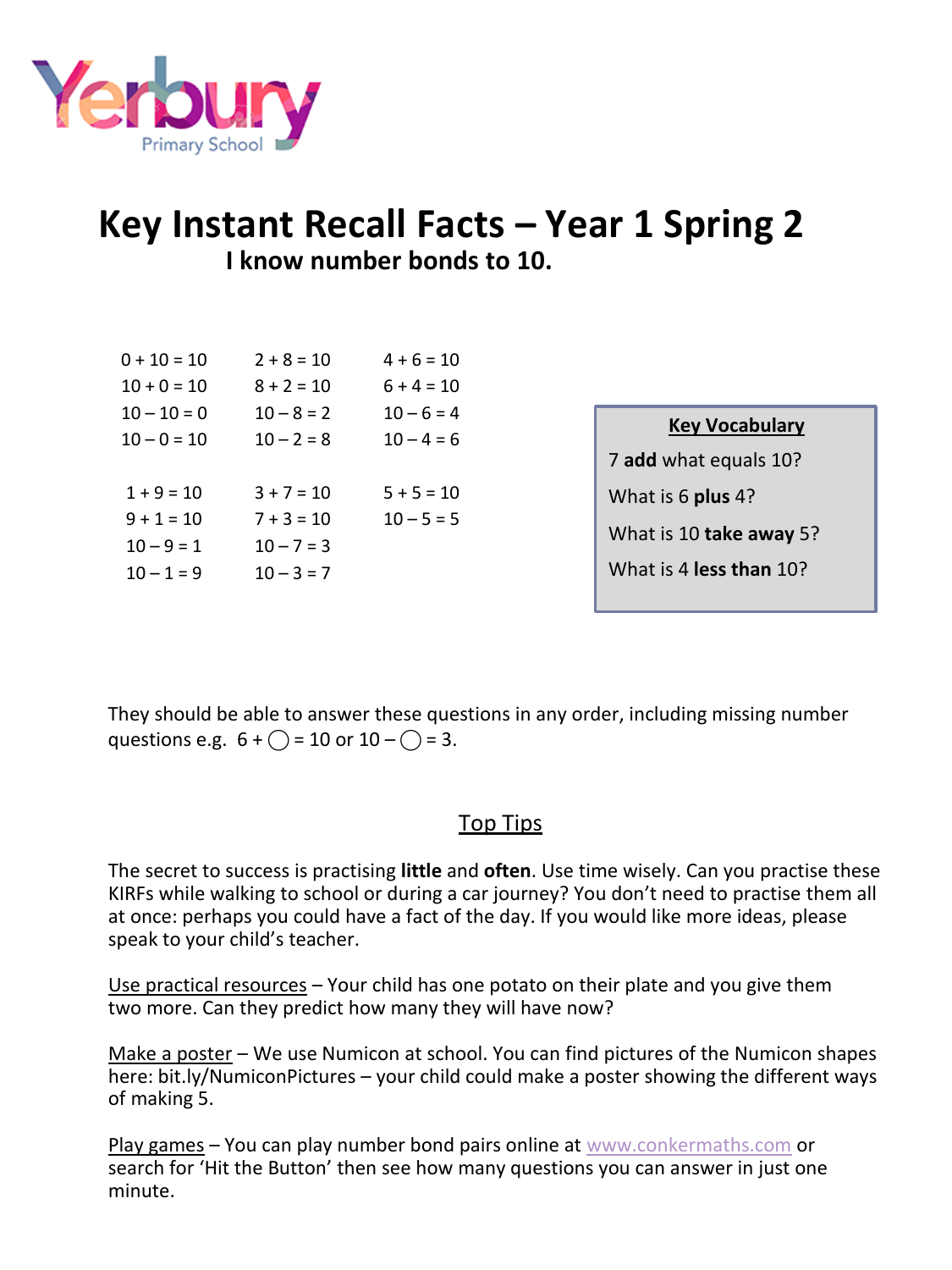

## **Key Instant Recall Facts – Year 1 Summer 2**

## **I can tell the time.**

Children need to be able to tell to the nearest hour and half hour using a clock with hands (analogue). This target can be broken down into:

- $\Box$  I can tell the time to the nearest hour.
- $\Box$  I can tell the time to the nearest half hour.

| <b>Key Vocabulary</b> |
|-----------------------|
| Twelve <b>o'clock</b> |

**Half past** two

#### Top Tips

The secret to success is practising **little** and **often**. If you would like more ideas, please speak to your child's teacher.

Talk about time - Discuss what time things happen. When does your child wake up? What time do they eat breakfast? Make sure that you have an analogue clock visible in your house or that your child wears a watch with hands.

Play "What's the time Mr Wolf ?" - You could also give your child some responsibility for watching the clock.

Read books about time